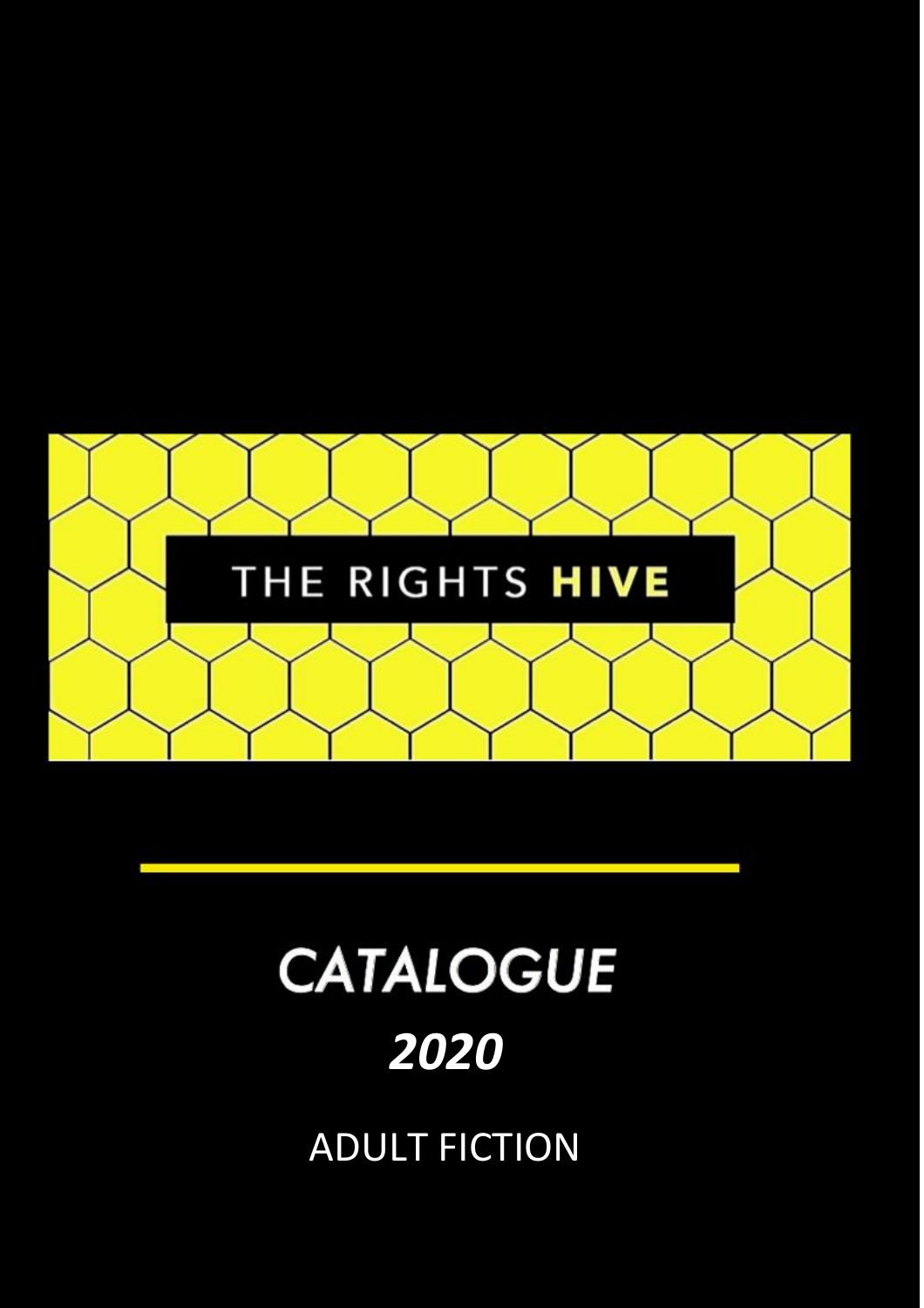

*What the Boy Hears when the Girl Dreams* Graeme Friedman

**Publisher: Lusaris Format: Paperback Page extent: TBC Publication date: Dec 2020 Rights held: World**

Twelve-year-old Finn Townsend has super-hearing. It gives him 'dancing eyes' and fainting spells, makes him a target of the school bully, and opens a window onto his parents' failing marriage. At night he wakes to the cries and sleep-talk of Buseje, the family's Malawian lodger, an illegal refugee being chased by immigration officials. Finn gathers fragments of Buseje's dream-talk and as the boy and young woman grow close, the mystery of her life begins to reveal itself. Finn is drawn ever deeper into her world, until the present of Australia's racial tension and a disturbing African past collide in an eruption of turmoil and liberation.

#### **AUTHOR**

Graeme Friedman's previous novel, The Fossil Artist, was shortlisted for a Commonwealth Writers' Prize and the M-Net Literary Awards. He has published short stories and two critically acclaimed works of biography, and is the co-author of a book on relationship intimacy in which he shares insights gained during his career as a psychotherapist. His work has been translated into German and Danish and has been taught at school and tertiary level. He lives in Sydney with his wife and their three children, all of whom share a love of stories.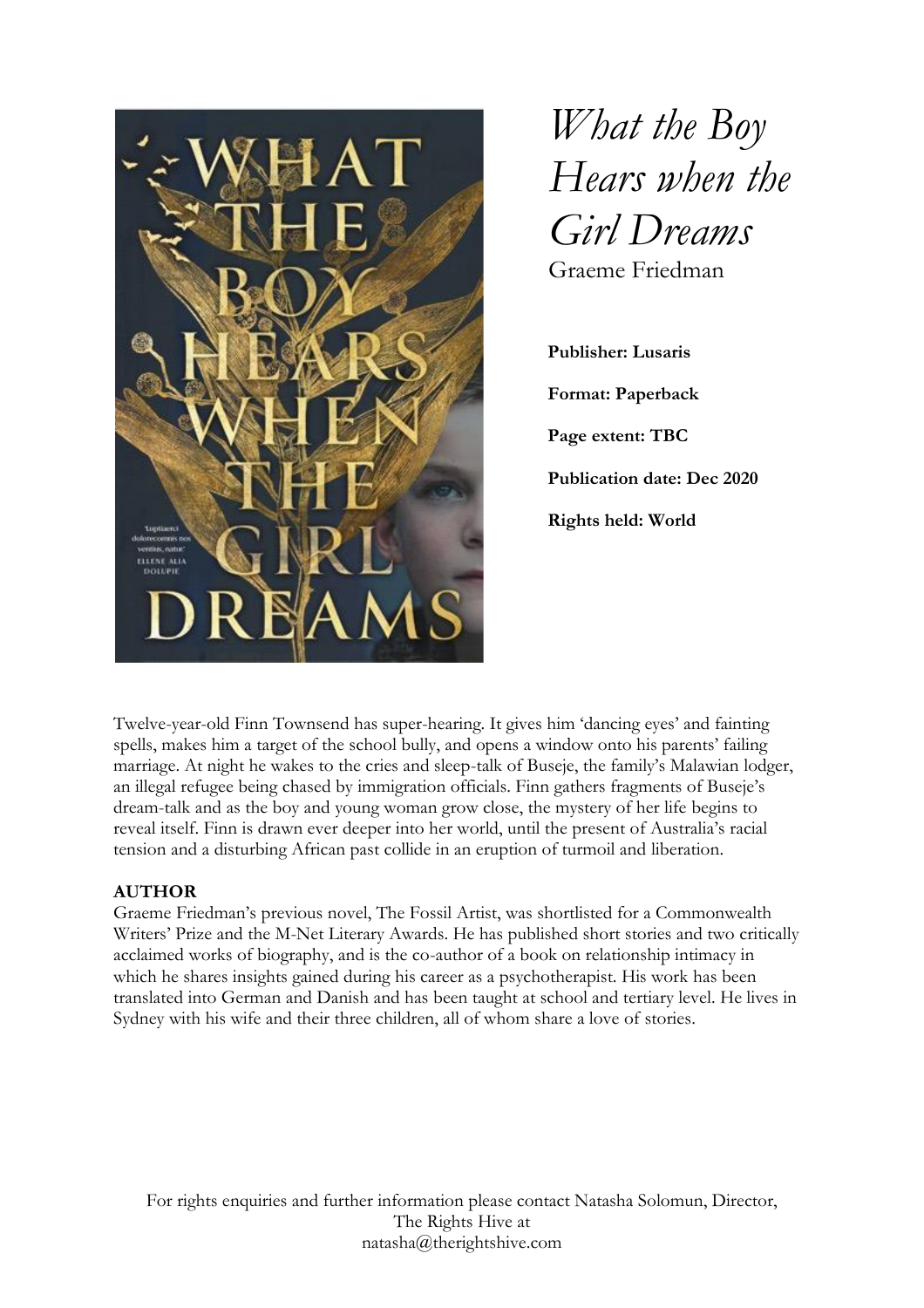

*Benevolence*

Julie Janson

**Publisher: Magabala Books Format: Paperback Page extent: 356pp Publication date: May 2020 Rights held: World**

# **LONGLISTED: Mark & Evette Moran Nib Literary Award**

For perhaps the first time in novel form, *Benevolence* presents an important era in Australia's history from an Aboriginal perspective. Told through the fictional characterisation of Darug woman Muraging (Mary James), Benevolence is a compelling story of first contact. Born around 1813, Muraging is among the earliest Darug generations to experience the impact of British colonisation – a time of cataclysmic change and violence, but also remarkable survival and resistance.

At an early age Muraging is given over to the Parramatta Native School by her Darug father. Fleeing the school in pursuit of love, she embarks on a journey of discovery and a search for a safe place to make her home. Spanning the years 1816–35, Benevolence is set around the Hawkesbury River area, the home of the Darug people, in Parramatta and Sydney. Julie Janson's intensely visual prose interweaves historical events with detailed characterisation – she shatters stereotypes and gives voice to an Aboriginal experience of early-settlement.

#### **AUTHOR**

Julie Janson's career as a playwright began when she wrote and directed plays in remote Australian Northern Territory Aboriginal communities. She is now a novelist and awardwinning poet. Julie is a Burruberongal woman of Darug Aboriginal Nation. She is co-recipient of the Oodgeroo Noonuccal Poetry Prize, 2016 and winner of the Judith Wright Poetry Prize, 2019.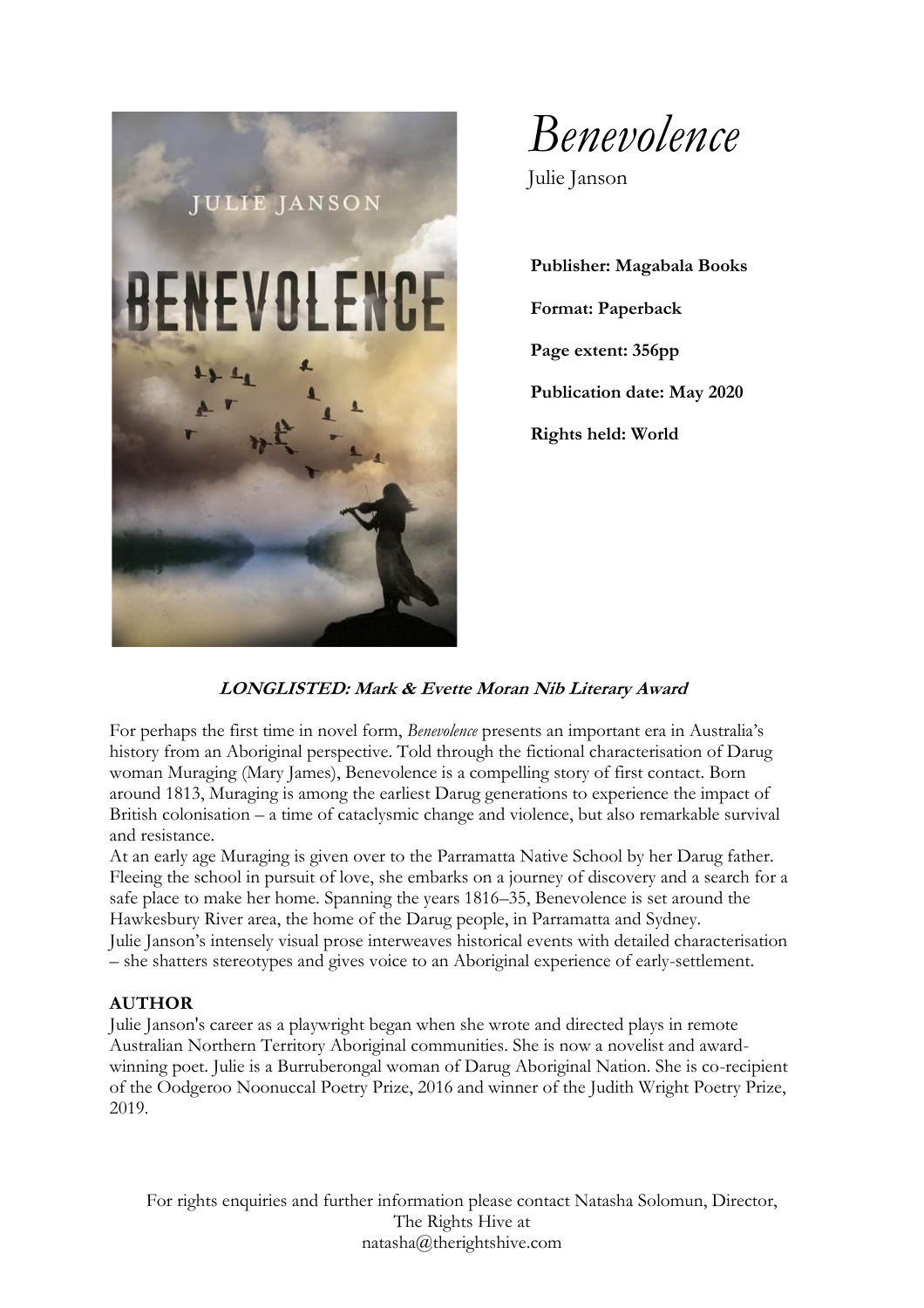

*The Wounded Sinner* Gun Henderson

**Publisher: Magabala Books Format: Paperback Page extent: 305pp Publication date: August 2018 Rights held: World**

# **SHORTLISTED - 2019 WA Premier's Prize for an Emerging Writer Award**

Matthew and Jeanie have moved to the backblocks of the isolated gold mining town of Leonora Western Australia —back to Jeanie's roots and family. Matthew's father back in Perth, Archie, is dying and he spends three weeks out of four caring for him in his grand, decaying family home, called 'The Wounded Sinner'. Whilst Matthew is away, Jeanie works as a teacher and looks after their five children. Jeanie is an Aboriginal woman and is trying to find out what happened to her family before she was fostered out to a white pastor who raised her as his daughter. She feels disconnected yet drawn to the small town that holds the secret of her identity; and also closes in on her in ways she cannot understand. Her daughter Jaylene is canny and wise beyond her years, while the town's Mr Fixit, Ben Poulson has his eye on both mother and daughter. On a hot desolate day in the West Australian hinterland, Matthew's car finally breaks down. Vince, whose own family is falling apart in unanticipated ways, stops to pick him up and, in amongst the chaos of their lives, an unlikely friendship is formed. In this unforgettable debut, The Wounded Sinner shines a light on growing old, fidelity and identity which run through this unique and gritty novel, in which all are asking the ultimate questions about life, death and the purpose of it all.

#### **AUTHOR**

Gus Henderson was born in Sydney in 1950, and had a turbulent upbringing, much of it with his auntie and

uncle. He says his schooling was forgettable. He joined the Army in 1967 but did not serve in Vietnam. He was married in 1974 and divorced in 1980. He met his current wife in 1980 and has six children and 17 grandchildren. He finalised his PhD in writing and is currently retired. His people are from around the Flinders Ranges in SA. Gus and his siblings grew up without any of his Aboriginal family and it has been a struggle over the years to construct a realistic heritage. As children, they were always told not to tell anybody.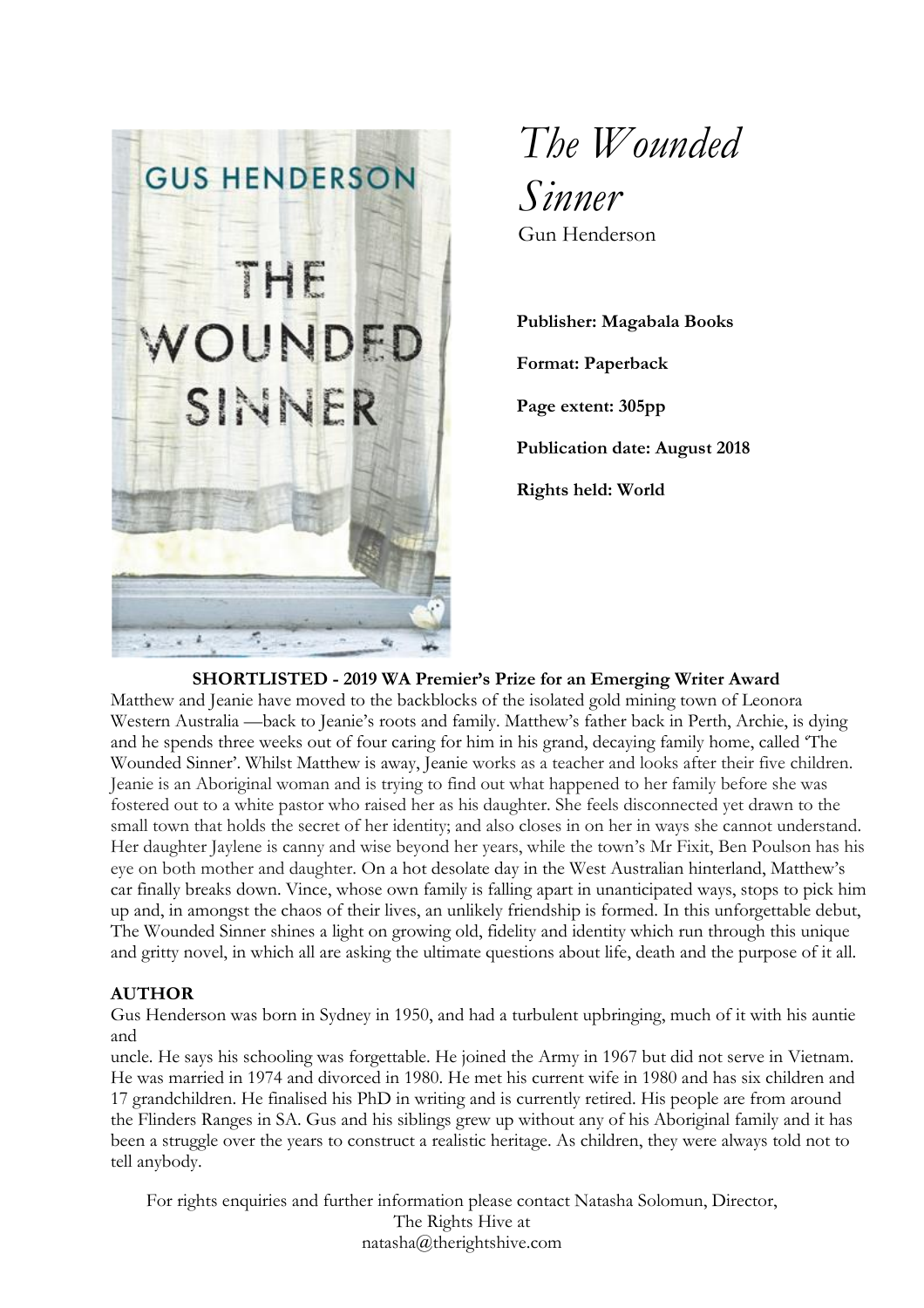

*The Tiniest House of Time* Sreedhevi Iyer

**Publisher: Wild Dingo Press Format: Paperback Page extent: 352pp Publication date: February 2020 Rights held: World**

**"The Tiniest House of Time is an unforgettable portrait of an Indian-Malay family caught in the maelstrom of history and of <sup>a</sup> young woman who must make sense of all that she's inherited and all that she's lost. Iyer has written <sup>a</sup> truly epic novel, smart beautiful tough and wise. Not to be missed." – Junot Diaz, Pulitzer Prizewinner**

**The Tiniest House of Time** covers the sacking of Anwar Ibrahim in 1998 and the consequent riots, and also a lost history of an unknown exodus of Indians from Burma to India when Rangoon was bombed by the Japanese in 1941. Told from the point of view of two young women of their time, it touches on what we let go, and how, when we face death.

# **AUTHOR**

Sreedhevi Iyer is the author of *The Tiniest House Of Time*, forthcoming through Wild Dingo Press. Her last book, *Jungle Without Water*, was shortlisted for the Penang Monthly Book Prize. She has also been nominated for a Pushcart Prize. Her work has appeared across the world, including *Hotel Amerika, Drunken Boat, The Asian American Literary Review* and *The Writer's Chronicle* in the US, *Free Word Centre* in the UK, *Two Thirds North* in Sweden, and *Cha: An Asian Literary Journal* and the *Asia Literary Review* in Hong Kong. She currently lives in Melbourne.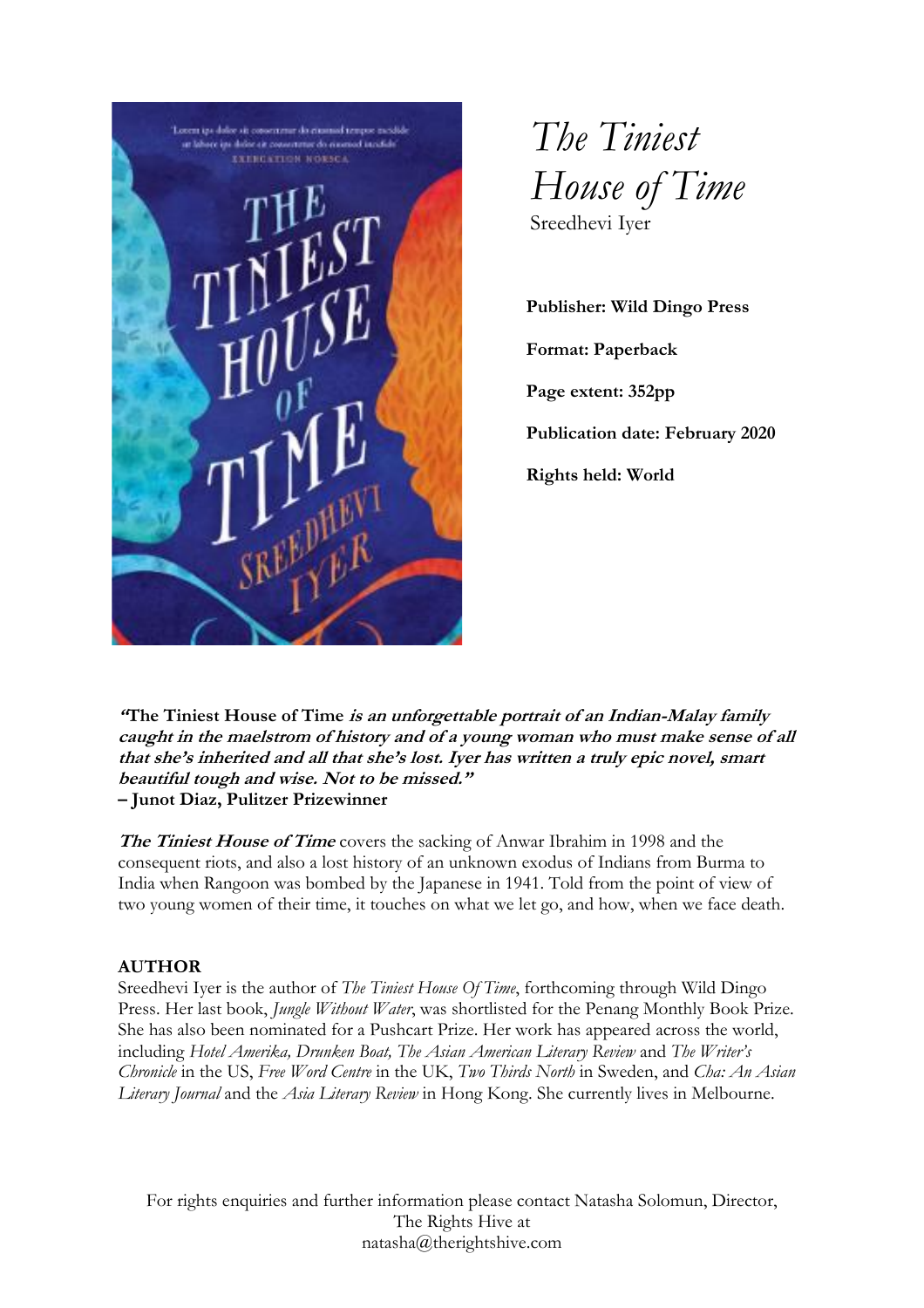

*The Enlightenment of the Greengage Tree* Shokoofeh Azar

**Publisher: Wild Dingo Press**

**Format: Paperback** 

**Page extent: 268pp**

**Publication date: April 2018**

**Rights held**: **World**

**Rights sold: US & Can, UK – Europa Editions; World English language audio rights – Dreamscape; Italy: Edizioni E/O; Iceland – Angustura; US & Can, UK – Europa Editions; World English language audio rights – Dreamscape; Italy: Edizioni E/O; Iceland – Angustura; Arabic – Mamdouh Adwan; Taiwan – Rye Field; Bosnia & Herzegovina -Buybook; Turkey – Abis Publishing; Lithuania – Sofoklis; Japan - Hakusui-sha**

#### **LONGLISTED FOR THE NATIONAL BOOK AWARD (USA) 2020 SHORTLISTED FOR THE INTERNATIONAL BOOKER PRIZE 2020 SHORTLISTED FOR THE STELLA PRIZE 2018**

**This is magic realism flipped. The magical world is shot through with realism. The writing is ravishing: shimmeringly poetic. Even as the story progresses and the mood darkens, the narrator holds beauty as close as a talisman."–Miriam Cosic; The Weekend Australian Book Reviews**

This book is an extraordinarily powerful and evocative literary novel set in Iran in the period immediately after the Islamic Revolution in 1979. Using the lyrical magic realism style of classical Persian storytelling, Azar draws the reader deep into the heart of a family caught in the maelstrom of post-revolutionary chaos and brutality that sweeps across an ancient land and its people. Azar is the consummate storyteller, using the panoply of Persian mythical and mystical entities to bring life, humour, hope, resignation, and profound insights to the characters and their world.

#### **AUTHOR**

Shokoofeh Azar was born in Iran in 1972, just seven years before the Islamic revolution. Despite spending most of her childhood and early career in a hostile environment for independent writing, Shokoofeh's interest in writing and art was sparked by her father who was an Iranian intellectual, author, poet and artist. She studied literature at high school and university, later working as a journalist for an independent newspaper for fourteen years. Following an increasing crackdown on independent journalism, Shokoofeh was jailed three times, the last time being three months in isolation, which left her no choice but to flee her country by boat, ending up on Christmas Island. Shokoofeh was ultimately accepted as a political refugee by the Australian government, and settled in Perth, where she continued her writing and gained a reputation as an artist with a number of successful exhibitions.